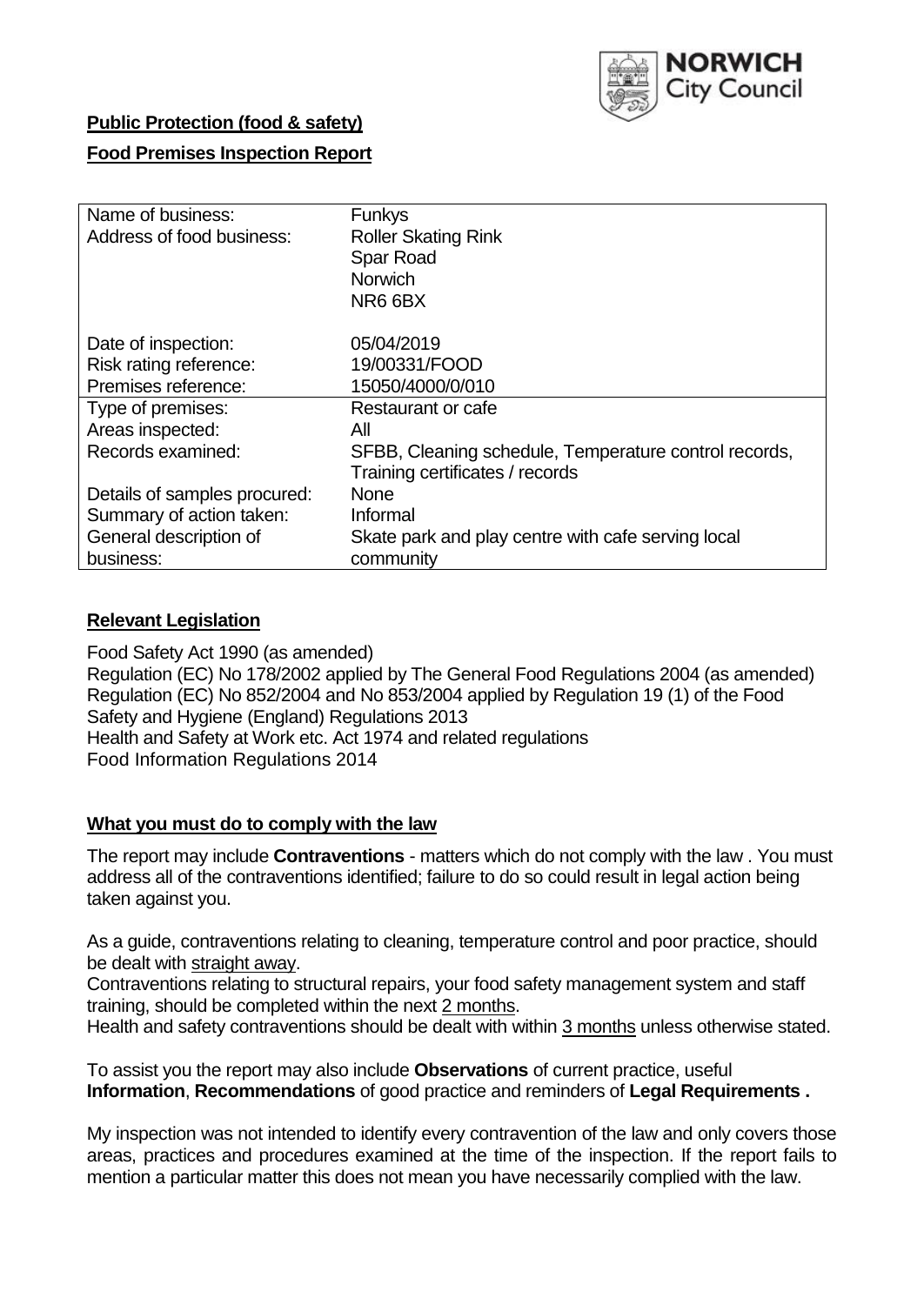# **FOOD SAFETY**

## **How we calculate your Food Hygiene Rating:**

The food safety section has been divided into the three areas which you are scored against for the hygiene rating: 1. food hygiene and safety procedures, 2. structural requirements and 3. confidence in management/control procedures. Each section begins with a summary of what was observed and the score you have been given. Details of how these scores combine to produce your overall food hygiene rating are shown in the table.

| <b>Compliance Area</b>                     |          |    |                | <b>You Score</b> |               |    |           |    |          |  |
|--------------------------------------------|----------|----|----------------|------------------|---------------|----|-----------|----|----------|--|
| Food Hygiene and Safety                    |          |    | $\Omega$       | 5                | 10            | 15 | 20        | 25 |          |  |
| <b>Structure and Cleaning</b>              |          |    | $\Omega$       | 5                | 10            | 15 | 20        | 25 |          |  |
| Confidence in management & control systems |          |    | $\overline{0}$ | 5                | 10            | 15 | 20        | 30 |          |  |
|                                            |          |    |                |                  |               |    |           |    |          |  |
| <b>Your Total score</b>                    | $0 - 15$ | 20 | $25 - 30$      |                  | $35 - 40$     |    | $45 - 50$ |    | > 50     |  |
| <b>Your Worst score</b>                    | 5        | 10 | 10             |                  | 15            |    | 20        |    |          |  |
|                                            |          |    |                |                  |               |    |           |    |          |  |
| <b>Your Rating is</b>                      | 5        |    | 3              |                  | $\mathcal{P}$ |    |           |    | $\Omega$ |  |

Your Food Hygiene Rating is 5 - a very good standard

000005

## **1. Food Hygiene and Safety**

Food hygiene standards are high. You demonstrated a very good standard of compliance with legal requirements. You have safe food handling practices and procedures and all the necessary control measures to prevent cross-contamination are in place. Some minor contraventions require your attention. **(Score 5)**

## Contamination risks

**Observation** I was pleased to see you were able to demonstrate effective controls to prevent cross-contamination.

### Hand-washing

**Contravention** The following indicated that hand-washing was not suitably managed:

 a cleaning cloth and large number of defrosting ice cubes were seen in the dedicated wash hand basin in main kitchen

### Personal Hygiene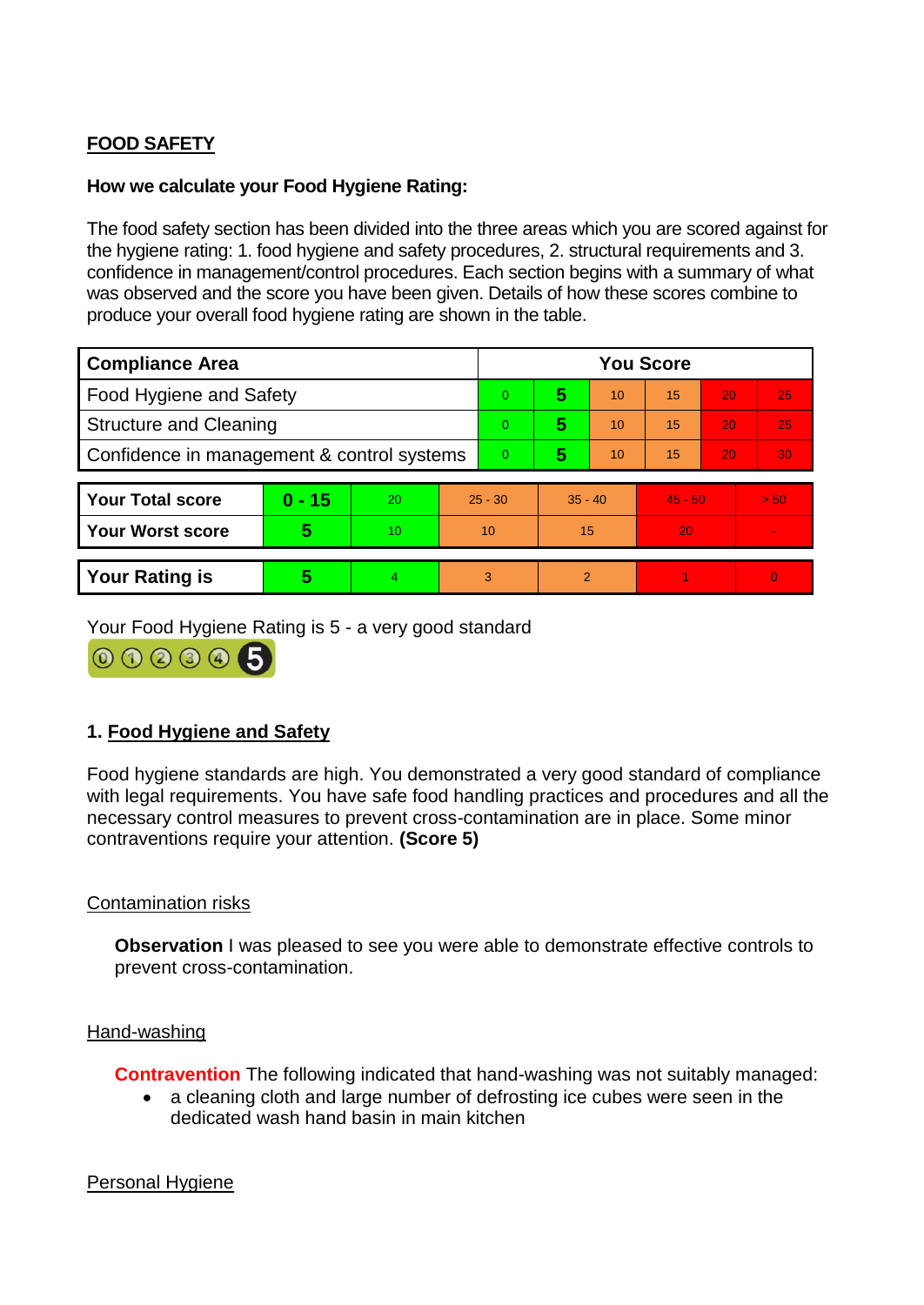**Observation** I was pleased to see that standards of personal hygiene were high.

#### Temperature Control

**Contravention** The following evidence indicated there was a risk of bacteria growing on food:

• the cold well/chiller in main kitchen was not keeping foods below 8 degrees Celsius. According to my thermometer foods were stored very slightly above this temperature. I believe that a staff member may have adjusted the units electronic setting in error.

### **2. Structure and Cleaning**

The structure facilities and standard of cleaning and maintenance are all of a good standard and only minor repairs and/or improvements are required. Pest control and waste disposal provisions are adequate. **(Score 5)**

### Cleaning of Structure

**Observation** The kitchen had been well maintained and the standard of cleaning was good.

### Cleaning Chemicals / Materials / Equipment and Methods

**Observation** I was pleased to see that the premises was kept clean and that your cleaning materials, methods and equipment were able to minimise the spread of harmful bacteria between surfaces.

### **3. Confidence in Management**

A food safety management system is in place and you demonstrate a very good standard of compliance with the law. Food hazards are understood properly controlled managed and reviewed. Your records are appropriate and generally maintained. Your staff are suitably supervised and trained. You have a good track record. There are some minor contraventions which require your attention. **(Score 5)**

### Type of Food Safety Management System Required

**Observation** Your SFBB/food safety management system was in place and working well. I was confident you had effective control over hazards to food.